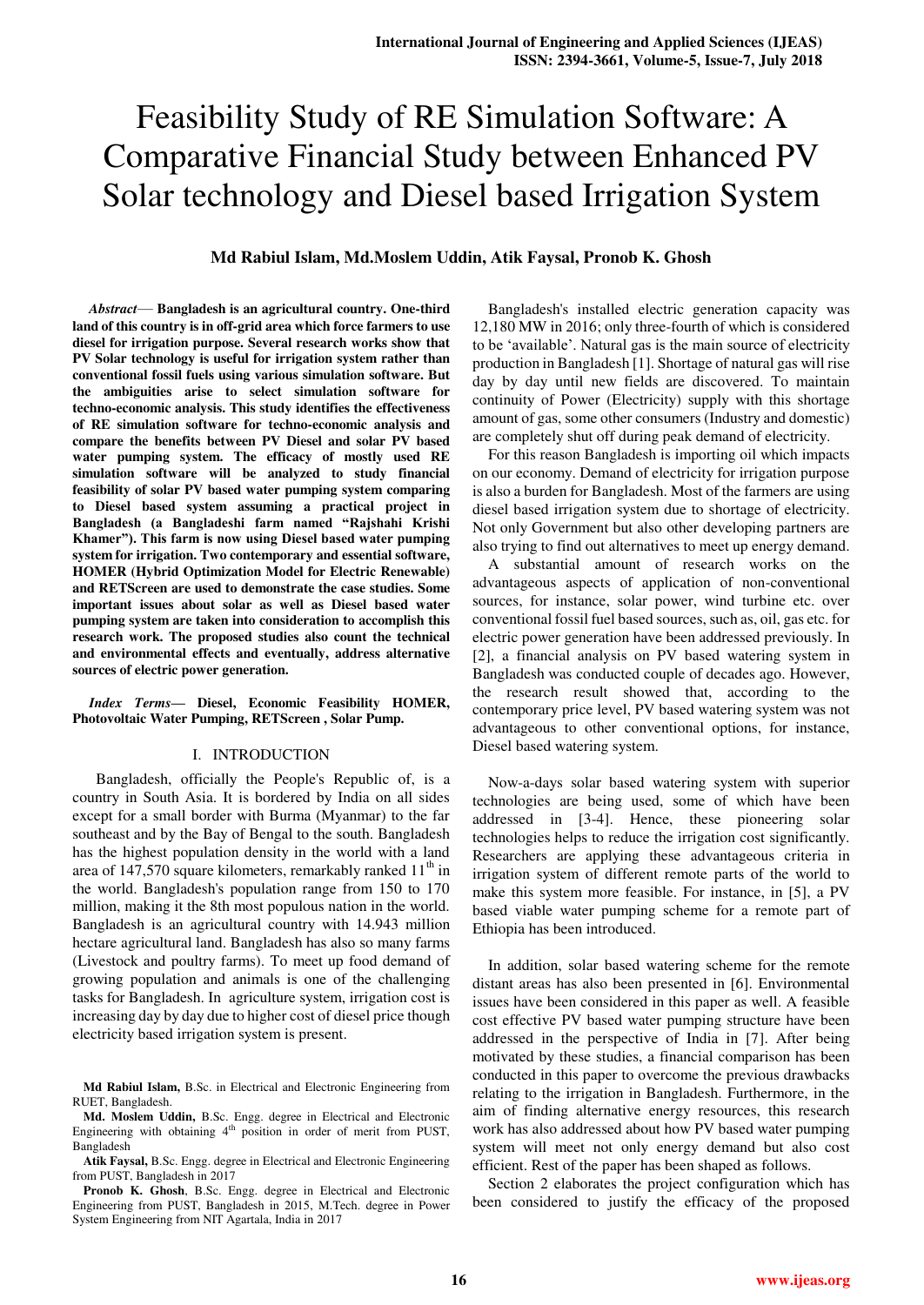# **Feasibility Study of RE Simulation Software: A Comparative Financial Study between Enhanced PV Solar technology and Diesel based Irrigation System**

.

method. The methodologies has been interpreted in section 3. Then, section 4 describes the result analysis. Finally, section 5 concludes the paper.

# II. PROJECT DESCRIPTION

To demonstrate the proposed methodology study one of the farms of Bangladesh named "Rajshahi Krishi Khamer, Bangladesh" has been selected. Presently, this farm is using Diesel based water pumping system for their irrigation. The economic feasibility study of different systems (Diesel and RE-Storage) will be analyzed here. Though RE based sizing and financial study was carried out by using simulation software HOMER, RetScreen, PV System etc. In this research, sizing, financial study of these systems will be done by using HOMER and RETScreen simulation software.

Though Bangladesh belongs to a developing country the power sector of this country is still lagging behind. The industrial production as well as domestic life is suffering for the shortage of power. With only about half of Bangladeshis have electric facilities and the per capita energy use is only 180 Kilowatt-hours, which is one of the lowest in the region [8]. However, Bangladesh have good potential of renewable energy resources [9]. To accomplish this research work, two possible water pumping systems are considered for irrigation - diesel based watering system and the non-conventional solar based watering system. Details about the project are given bellow:

Name: Rajshahi Krishi Khamer, Bangladesh.

Location: Rajshahi, Bangladesh (24.4 $\,^{\circ}$ N, 88.6 $\,^{\circ}$ E)

This Krishi Khamer consists of 60 cattle's, 100 sheep's, 100 goats, 2000 hens, 1000 ducks and 1.8 hectors of agricultural land. Table 1 & 2 show present water pumping system details:

| Table 1: Water Pumping System in Rajshahi Krishi Khamer |  |  |
|---------------------------------------------------------|--|--|
|                                                         |  |  |

| <b>Items</b>                                                   | Measurements           |  |
|----------------------------------------------------------------|------------------------|--|
| System head                                                    | 4.95 meters            |  |
| Water Requirement                                              | 156.2 $m^3$ per<br>day |  |
| Power of the engine (horse power)                              | 6 hp.                  |  |
| Cost of the engine                                             | \$818                  |  |
| Life time of engine.                                           | 10 years               |  |
| Cost of pump                                                   | \$114                  |  |
| Life time of pump                                              | 10 years               |  |
| Consumption of fuel per horse power<br>per hour                | $0.21$ liters          |  |
| Cost of diesel per liter                                       | \$1.15                 |  |
| Number of working hours (pump used<br>for only 3 hrs. per day) | 1095                   |  |
| Total Fuel Cost per year                                       | \$1,379.70             |  |
| Operator's salary per month                                    | \$100                  |  |
| Maintenance cost per year                                      | \$91                   |  |

The following drawbacks of Diesel based water pumping system have been considered here-

 $\bullet$  The price of Diesel is increasing significantly with diminishing its' availability, whereas the price of PV components are decreasing with the development of solar technology.

• Aged Diesel engines consume more fuel than expected as efficiency decreased.

Transportation and storage of fuel also a burden for them

Table 2: Water Pumping System in Rajshahi Krishi Khamer

| Costs              | <b>Items</b>                    | Amount     |
|--------------------|---------------------------------|------------|
|                    | Pump                            | \$114      |
| Capital            | Engine                          | \$818      |
|                    | Accessories and installation    | \$550      |
| Total capital cost |                                 | \$1,482    |
| Runnin<br>g Cost   | Operator's salary per Year      | \$1,200    |
|                    | Fuel and lube oil cost per Year | \$1,379.70 |
|                    | Maintenance cost per Year       | \$91       |
|                    | Replacement cost (for engine)   | \$818      |
|                    | Replacement cost (for pump)     | \$114      |

With the aim of finding alternative energy, the metrological data, which is given in Table 3, is analyzed and observed that solar energy potential can be an alternative energy solution for them.

Table 3: Metrological data of Rajshahi, Bangladesh

| Month     | Air Tem-<br>perature |       | Relative Humidity Daily solar radiation - horizontal | Atmos-<br>pheric pressure | Wind speed | Earth te-<br>mperature |
|-----------|----------------------|-------|------------------------------------------------------|---------------------------|------------|------------------------|
|           | °C                   | $q_0$ | kWh/m <sup>2</sup> /d                                | kPa                       | m/s        | °C                     |
| January   | 17.6                 | 53.5% | 4.35                                                 | 98.9                      | 2.3        | 19.1                   |
| February  | 20.6                 | 47.6% | 5.22                                                 | 98.7                      | 2.5        | 23.0                   |
| March     | 24.6                 | 46.8% | 6.10                                                 | 98.3                      | 2.6        | 27.6                   |
| April     | 25.6                 | 65.9% | 6.20                                                 | 98.1                      | 2.5        | 27.9                   |
| May       | 26.2                 | 78.4% | 5.74                                                 | 97.8                      | 2.4        | 28.0                   |
| June      | 27.0                 | 84.6% | 4.77                                                 | 97.5                      | 23         | 28.1                   |
| July      | 27.0                 | 86.7% | 4.19                                                 | 97.5                      | 2.1        | 27.8                   |
| August    | 27.0                 | 85.3% | 4.29                                                 | 97.7                      | 2.0        | 27.8                   |
| September | 26.0                 | 84.8% | 3.89                                                 | 98.0                      | 1.9        | 26.7                   |
| October   | 24.0                 | 78.6% | 4.67                                                 | 98.4                      | 1.9        | 24.4                   |
| November  | 21.0                 | 67.6% | 4.66                                                 | 98.7                      | 2.1        | 21.1                   |
| December  | 18.6                 | 57.9% | 4.26                                                 | 98.9                      | 2.2        | 19.2                   |

By using solar potential, the sizing of PV and storage system instead of Diesel have been done here. By varying PV Module size and Battery size, suitable combination of PV & Storage system based on their cost are achieved.

# III. PROPOSED METHODOLOGY

To design water pumping system with PV-Storage/ PV-Diesel, HOMER and RETScreen Simulation Software have been chosen. National Renewable Energy Laboratory in the United States developed HOMER simulation software. It is used to design and evaluate financially and technically the options for on-grid and off-grid power systems for remote,